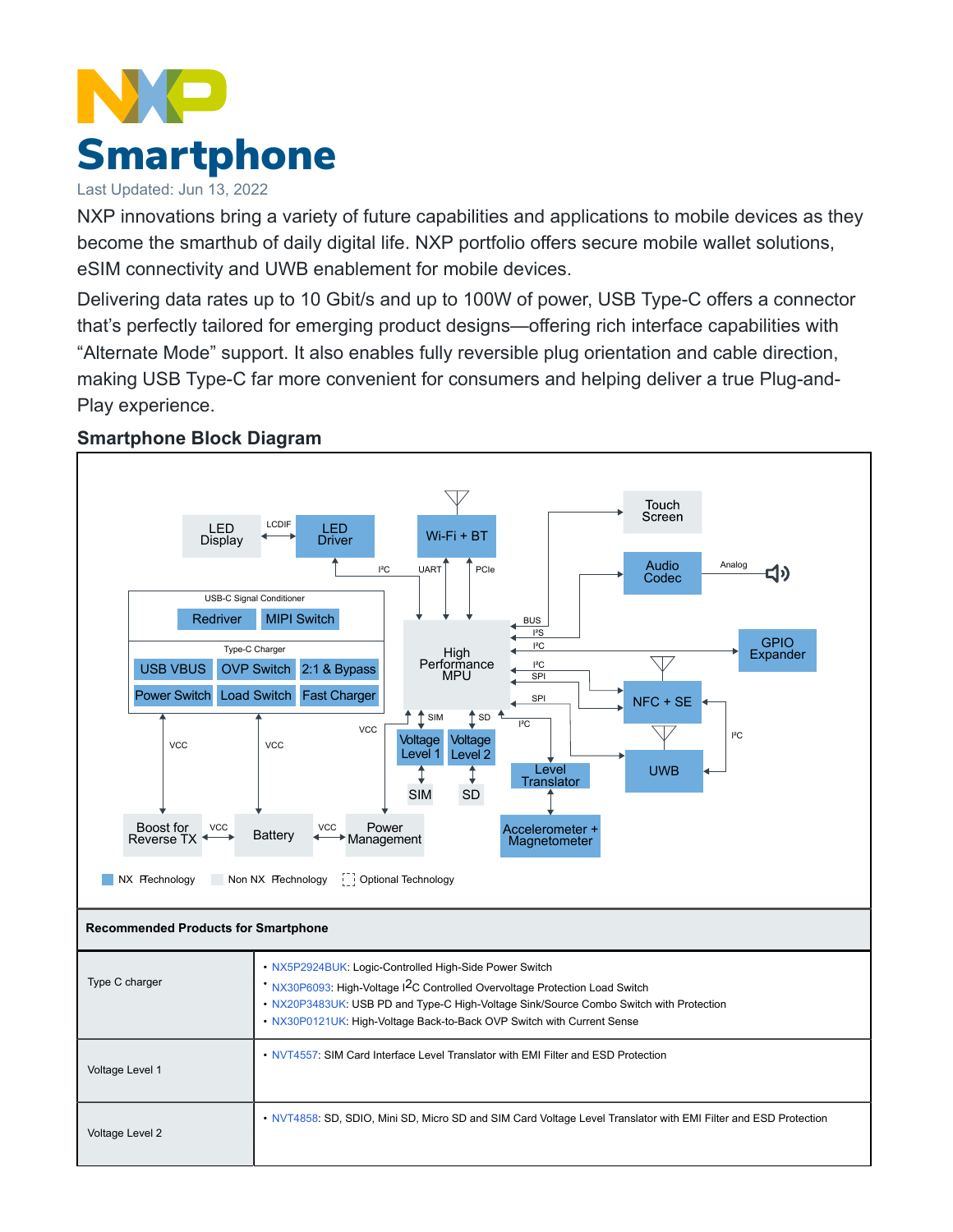| <b>USB C Signal</b>  | • PTN36502: Type-C USB 3.1 Gen 1 and DisplayPort V1.2 Combo Redriver<br>• NX3DV642GU: Three-Lane High-Speed MIPI-Compatible Switch                                                                                                                                                                                                                                                                                                                                                                             |
|----------------------|----------------------------------------------------------------------------------------------------------------------------------------------------------------------------------------------------------------------------------------------------------------------------------------------------------------------------------------------------------------------------------------------------------------------------------------------------------------------------------------------------------------|
| <b>Wireless</b>      | 88W8997: 2.4/5 GHz Dual-Band 2x2 Wi-Fi <sup>®</sup> 5 (802.11ac) + Bluetooth <sup>®</sup> 5.3 Solution<br>WLAN7202C: 5 GHz-7 GHz Wi-Fi <sup>®</sup> 6E Front-End IC<br>WLAN7205C: 5 GHz-7 GHz Wi-Fi <sup>®</sup> 6E Front-End IC<br>* WLAN7207H. 2.4 GHz Wi-Fi <sup>®</sup> 6 Front-End IC<br>* WLAN7207C: 5 GHz-7 GHz Wi-Fi® 6E Front-End IC<br>• WLAN8101H: 2.4 GHz Wi-Fi 6 Front-End Module<br>• WLAN8101C: 5 GHz Wi-Fi 6 Front-End Module<br>WLAN8201C: 5 GHz-7 GHz Wi-Fi <sup>®</sup> 6E Front-End Module |
| <b>LED Driver</b>    | • PCA9632: 4-Bit Fm+ I <sup>2</sup> C-Bus Low-Power LED Driver                                                                                                                                                                                                                                                                                                                                                                                                                                                 |
| <b>RTC</b>           | · FXOS8700CQ: Digital Motion Sensor - 3D Accelerometer (±2g/±4g/±8g) + 3D Magnetometer                                                                                                                                                                                                                                                                                                                                                                                                                         |
| <b>Audio Codec</b>   | · SGTL5000: Ultra-Low-Power Audio Codec                                                                                                                                                                                                                                                                                                                                                                                                                                                                        |
| <b>GPIO Expander</b> | • PCAL6408A: Low-Voltage Translating, 8-Bit I <sup>2</sup> C-Bus/SMBus I/O Expander                                                                                                                                                                                                                                                                                                                                                                                                                            |
| Level Translator     | PCA9306: Dual Bidirectional I <sup>2</sup> C-Bus and SMBus Voltage-Level Translator<br>* P3A9606: Dual Bidirectional I3C/I <sup>2</sup> C-Bus and SPI Voltage-Level Translator                                                                                                                                                                                                                                                                                                                                 |
| <b>UWB</b>           | * Trimension™ SR150: Secure UWB Solution for IoT Devices                                                                                                                                                                                                                                                                                                                                                                                                                                                       |
| <b>USB C Signal</b>  | • PTN36502: Type-C USB 3.1 Gen 1 and DisplayPort V1.2 Combo Redriver<br>• NX3DV642GU: Three-Lane High-Speed MIPI-Compatible Switch                                                                                                                                                                                                                                                                                                                                                                             |
| Type C charger       | NX5P2924BUK: Logic-Controlled High-Side Power Switch<br>NX30P6093: High-Voltage I <sup>2</sup> C Controlled Overvoltage Protection Load Switch<br>• NX20P3483UK: USB PD and Type-C High-Voltage Sink/Source Combo Switch with Protection<br>• NX30P0121UK: High-Voltage Back-to-Back OVP Switch with Current Sense                                                                                                                                                                                             |
| Type C charger       | • NX5P2924BUK: Logic-Controlled High-Side Power Switch<br>NX30P6093: High-Voltage I <sup>2</sup> C Controlled Overvoltage Protection Load Switch<br>. NX20P3483UK: USB PD and Type-C High-Voltage Sink/Source Combo Switch with Protection<br>. NX30P0121UK: High-Voltage Back-to-Back OVP Switch with Current Sense                                                                                                                                                                                           |
| Type C charger       | • NX5P2924BUK: Logic-Controlled High-Side Power Switch<br>NX30P6093: High-Voltage I <sup>2</sup> C Controlled Overvoltage Protection Load Switch<br>• NX20P3483UK: USB PD and Type-C High-Voltage Sink/Source Combo Switch with Protection<br>. NX30P0121UK: High-Voltage Back-to-Back OVP Switch with Current Sense                                                                                                                                                                                           |
| Type C charger       | • NX5P2924BUK: Logic-Controlled High-Side Power Switch<br>* NX30P6093: High-Voltage I2C Controlled Overvoltage Protection Load Switch<br>. NX20P3483UK: USB PD and Type-C High-Voltage Sink/Source Combo Switch with Protection<br>. NX30P0121UK: High-Voltage Back-to-Back OVP Switch with Current Sense                                                                                                                                                                                                      |
| Type C charger       | • NX5P2924BUK: Logic-Controlled High-Side Power Switch<br>NX30P6093: High-Voltage I <sup>2</sup> C Controlled Overvoltage Protection Load Switch<br>• NX20P3483UK: USB PD and Type-C High-Voltage Sink/Source Combo Switch with Protection                                                                                                                                                                                                                                                                     |